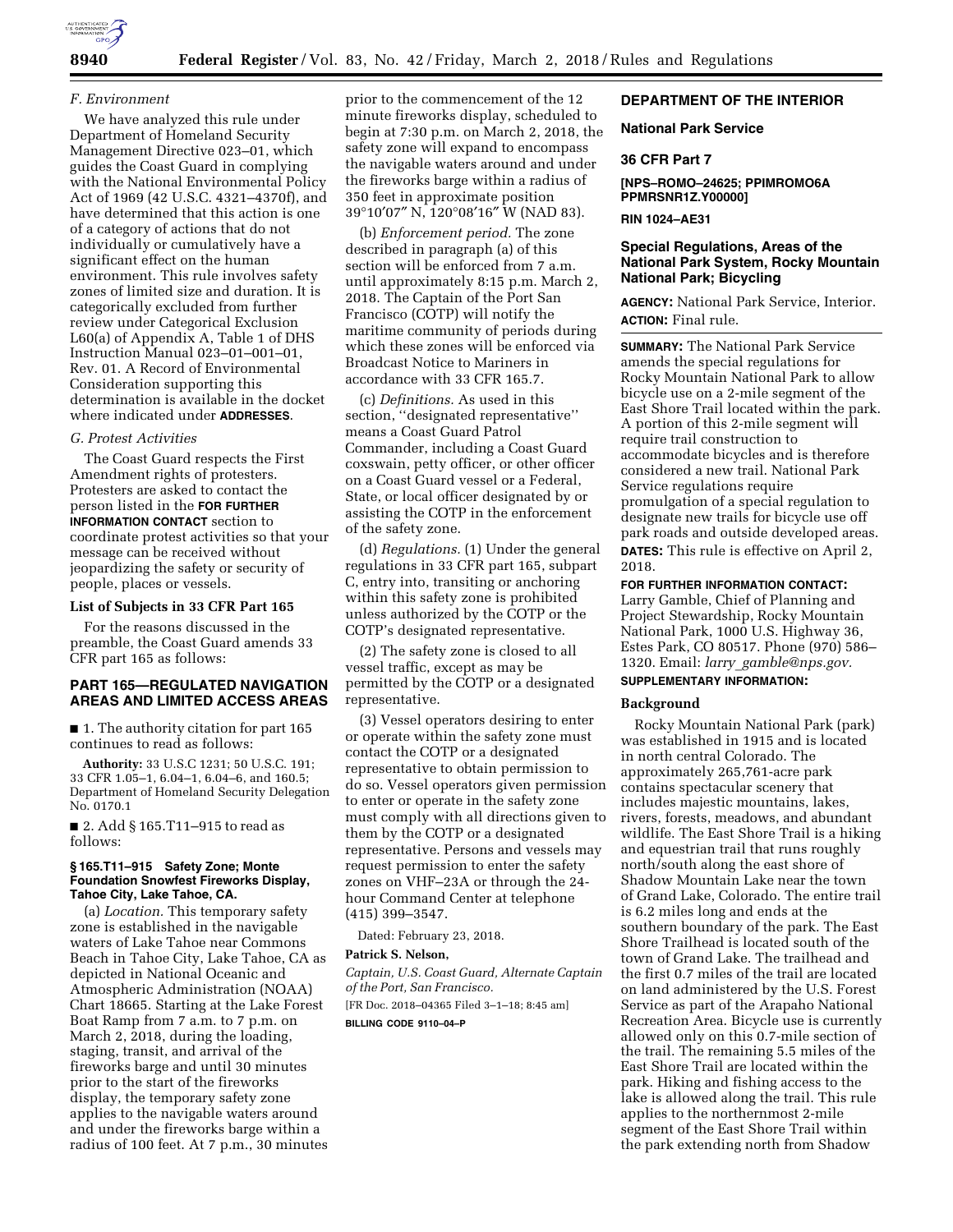Mountain Dam to the park boundary. The 2-mile segment of the East Shore Trail corridor within the park is bounded on the west by Shadow Mountain Lake and on the east by designated wilderness.

In January 2014, the National Park Service (NPS) published the East Shore Trail Environmental Assessment (EA). The EA evaluates (i) the suitability of the trail for bicycle use; and (ii) life cycle maintenance costs, safety considerations, methods to prevent or minimize user conflict, and methods to protect natural and cultural resources and mitigate impacts associated with bicycle use on the trail. After a public review period, the Regional Director of the Intermountain Region signed a Finding of No Significant Impact (FONSI) in February 2015 that identified the preferred alternative (Alternative B) in the EA as the selected action.

The EA and FONSI, which contain a full description of the purpose and need for taking action, scoping, the alternatives considered, maps, and the environmental impacts associated with the project, may be viewed on the park's planning website at *[http://](http://parkplanning.nps.gov/romo) [parkplanning.nps.gov/romo,](http://parkplanning.nps.gov/romo)* by clicking on the link entitled ''East Shore Trail Rulemaking for Bicycle Use'' and then clicking on the link entitled ''Document List.''

#### **Final Rule**

This final rule implements the selected action in the FONSI and authorizes the Superintendent to designate bicycle use on a 2-mile segment of the East Shore Trail within the park. This segment of the trail extends north from Shadow Mountain Dam to the park boundary. To accommodate bicycle use, a 0.25-mile section of the existing trail will be rerouted to improve public safety, to avoid sensitive natural and cultural resources, and to provide for sustainability of the trail. NPS regulations at 36 CFR 4.30 require a rulemaking to implement the selected action because a portion of the rerouted trail will require construction and is located in an undeveloped area. Bicycle use will not be authorized by the Superintendent until the rerouted trail segments are completed. Rerouting is expected to be completed in 2018.

The rule adds a new paragraph (f) to 36 CFR 7.7—Special Regulations, Areas of the National Park System for Rocky Mountain National Park. The rule requires the Superintendent to notify the public when designating any portion of the trail for bicycle use and to identify the designation on maps

available in the office of the Superintendent and other places convenient to the public. The rule authorizes the Superintendent to establish closures, conditions, or restrictions for bicycle use on designated routes after considering public health and safety, natural and cultural resource protection, and other management activities and objectives. Notice of any such closures, conditions, or restrictions must be provided to the public.

#### **Summary of Public Comments**

The NPS published the proposed rule in the **Federal Register** on December 1, 2015 (80 FR 75022). In the same document, the NPS also published notice of a written determination concluding that bicycle use on the 2 mile trail segment is consistent with the protection of the park area's natural, scenic and aesthetic values, safety considerations and management objectives, and would not disturb wildlife or park resources. The NPS accepted comments on the proposed rule and the written determination through the mail, hand delivery, and through the Federal eRulemaking Portal at *[http://www.regulations.gov.](http://www.regulations.gov)*  Comments were accepted through February 1, 2016. The NPS received 35 timely comments. A summary of comments and NPS responses is provided below. After considering the public comments and after additional review, the NPS did not make any changes to the rule or the written determination.

*1. Comment:* One commenter stated that bicycle use on the portion of the East Shore Trail that is part of the Continental Divide National Scenic Trail (CDNST) is inappropriate because such use is inconsistent with the park's general land and resource management plan.

*NPS Response:* This comment applies to the northernmost 0.9 mile segment of the East Shore Trail that may be designated for bicycle use under this rule. This segment of the trail is part of the CDNST that was established by Congress in the National Parks and Recreation Act, Public Law 95–625 (1978) (NPRA) in 1978. The NPRA amended the National Trails System Act of 1968, Public Law 90–543 (1968) (NTSA) which governs the administration of national scenic trails, including the CDNST. The management and use of the CDNST is governed by a Comprehensive Plan that was most recently amended in 2009. Section 5.b.(2) of the Comprehensive Plan allows for bicycle use on the CDNST if the use is consistent with the applicable

land and resource management plan and will not substantially interfere with the nature and purposes of the CDNST.

The Rocky Mountain National Park Final Master Plan was adopted in January 1976 and remains the general land and resource management plan for the park. The framework for visitor use in the Master Plan establishes different zones within the park that, by virtue of their ease of access or facilities, fall into definable patterns of use. Management priorities defer to the basic character of a given zone to provide the visitor use experience for which the zone is most suited. The Master Plan allows for highdensity use where necessary, and allows for the maintenance of natural conditions in more primitive portions of the park.

The more primitive portions of the park are those within designated wilderness, which comprises 95 percent of the park. The park's wilderness legislation excluded the East Shore Trail area from designated wilderness. Omnibus Public Land Management Act of 2009, Public Law 111–11. The East Shore Trail is located within the 5 percent of the park that—according to the Master Plan—could accommodate high-density use where appropriate. Although the trail is located outside designated wilderness, the EA and FONSI do not propose significant modifications to the East Shore Trail to accommodate high-density use, but instead propose modest improvements to accommodate low-density use, including bicycle use, on a single track trail. For these reasons, the NPS believes the decision to allow bicycle use on the segment of the East Shore Trail identified in the EA is consistent with the park's Master Plan.

The NPS also believes that bicycle use is consistent with Congressional intent for management of the East Shore Trail area. The NTSA—which governs the administration of the national trails system—lists ''trail biking'' as a potential use of national scenic trails. 16 U.SC. 1246(j). The NTSA states that ''other uses'' of the trail system—in addition to campsites, shelters, and related public use facilities—should be permitted if they do not substantially interfere with the purposes of the trail. The NTSA also states that reasonable efforts should be made to provide sufficient access opportunities to the CDNST and, to the extent practicable, avoid activities incompatible for the purposes for which such trails were established. 16 U.SC. 1246(c).

The Omnibus Public Land Management Act of 2009 directed the Secretary of the Interior, acting through the NPS, to establish a route for the East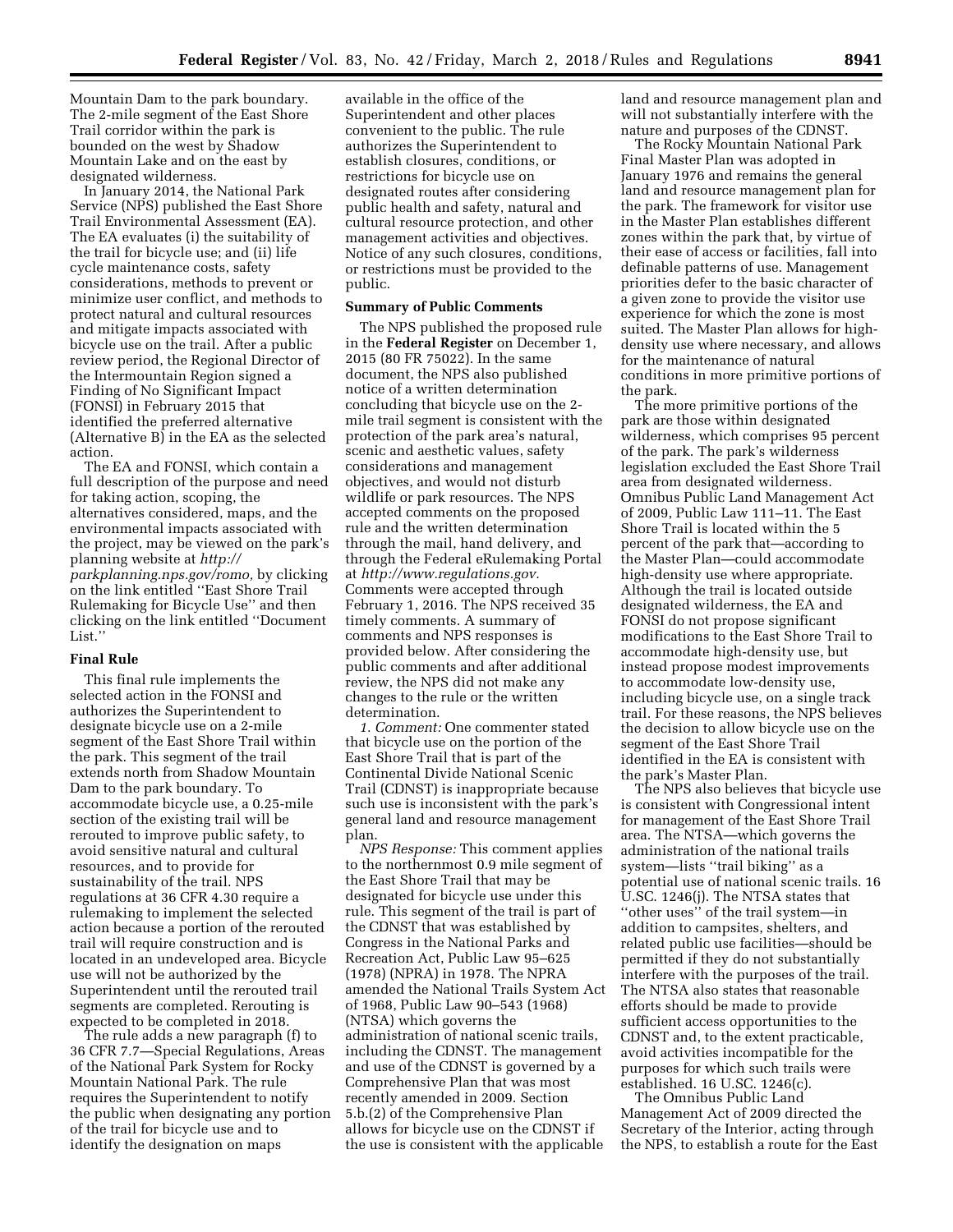Shore Trail to maximize the opportunity for sustained use of the trail without causing harm to affected resources or conflicts among users. Public Law 111– 11, sec. 1954(a) (2009). Congress excluded the trail from designated wilderness and explicitly stated that the Secretary may allow nonmotorized bicycles on the trail. Public Law 111–11, sec. 1954 (e)(3) (2009).

*2. Comment:* One commenter stated that bicycle use on the portion of the East Shore Trail that is part of the CDNST is inappropriate because such use will substantially interfere with the nature and purposes of the CDNST, which are to (i) provide high-quality scenic, primitive hiking and horseback riding opportunities and (ii) conserve natural, historic, and cultural resources. Other commenters had similar concerns for the entire 2-mile segment of the East Shore Trail. These commenters were concerned that allowing bicycle use would conflict with hikers and equestrians by creating an unsafe environment. Other commenters stated that bicycles would adversely impact natural resources by disturbing wildlife and eroding soil.

*NPS Response:* The NPS believes that allowing bicycle use on the 2-mile segment of the East Shore Trail identified in the EA and FONSI is compatible with and will not substantially interfere with opportunities for high-quality scenic, primitive hiking and horseback riding. As long as the trail is not closed for management purposes (*e.g.,* hazard tree removal), hikers and equestrians are free to use the trail every day of the year. The NPS expects that many interactions between hikers, equestrians, and bicyclists will not result in a conflict. To the extent the NPS receives evidence of conflicts between bicyclists and other user groups, the NPS will implement the adaptive management strategy identified in the FONSI to reduce the frequency and magnitude of those conflicts. The most restrictive management action that may be taken to address visitor conflicts is to close the trail to bicycles. An intermediate step is to close the trails to bicycles every other day, which would provide hikers and equestrians an opportunity to use the trail without the potential for interaction with bicycles. If alternate bike days are implemented, it will be because of documented and verifiable conflicts or accidents involving bicyclists. If this occurs, it does not mean there has been substantial interference with the purposes of the CDNST. The adaptive management strategy in the FONSI is designed with low thresholds that trigger management

actions in order to mitigate conflict. The number and severity of incidents that would trigger the NPS to adopt alternate bike days fall below the threshold of substantial interference with the provision of high-quality scenic, primitive hiking and horseback riding opportunities on the CDNST. Whatever impacts there may be on these opportunities, the impacts will only apply to a 0.9-mile segment of the CDNST where bicycle use is allowed within the park. This represents only 6 percent of the length of the CDNST in the park and 0.03 percent of the total length of the CDNST.

The NPS also believes that allowing bicycles on the 0.9-mile segment of the East Shore Trail that is also part of the CDNST is compatible with and will not substantially interfere with the conservation of natural, historic, and cultural resources along the CDNST corridor. The FONSI determined that the construction of the trail and bicycle use on the trail would not have a significant effect on the human environment. The EA and FONSI evaluated potential impacts to natural resources such as soils and wildlife, and cultural resources such as archeological sites and historic structures. The FONSI identified mitigation strategies that will be implemented to protect natural and cultural resources (pages 3–4). The FONSI identifies an adaptive management strategy to address resource damage from bicycles (page 5). Indicators such as loss of trail tread and expansion of off-trail resource damage will be met with trail armoring, increased trail maintenance, reevaluation of trail design, and—as the most restrictive measure—elimination of bicycle use on the trail.

*3. Comment:* One commenter stated that the NPS should not allow bicycle use on the East Shore Trail until the CDNST Interagency Leadership Council establishes a carrying capacity that is required by the NTSA and the Comprehensive Plan.

*NPS Response:* The CDNST crosses Federal lands administered by the U.S. Forest Service under the U.S. Department of Agriculture and the NPS and Bureau of Land Management under the U.S. Department of the Interior. Programs specific to the CDNST are developed and coordinated through the CDNST Interagency Leadership Council, consisting of Regional Foresters for the Forest Service, State Directors for the Bureau of Land Management, and a Regional Director for the NPS. The Council provides leadership and oversight to sustain the CDNST and ensures consistent, coordinated, and effective programs.

The NTSA states that the Comprehensive Plan for the CDNST will identify a carrying capacity for the trail and a plan for its implementation. 16 U.S.C. 1244(f). The Comprehensive Plan states that the policy of the Council is to establish a carrying capacity for the CDNST that accommodates its nature and purposes. The Comprehensive Plan states that NPS managers will utilize existing capacity estimates developed for general park or resource management plans. The Council has not yet established a carrying capacity for the CDNST and the NPS has not established a carrying capacity for the East Shore Trail in the park's Master Plan. Although there is no carrying capacity to guide management of the trail, the NPS believes it has complied with the management direction in the Comprehensive Plan that the carrying capacity determination will consider biophysical environmental needs and the social capacity factors needed to provide desired recreation experience opportunities. The EA and the FONSI evaluated the impacts of bicycle use on the natural environment and on the visitor experience on the trail. The adaptive management indicators, thresholds, and management actions that are a part of the decision to allow bicycles on a 2-mile section of the East Shore Trail are designed to avoid resource damage and conflicts among bicyclists and other park visitors.

*4. Comment:* One commenter stated that prior to considering actions that may degrade the CDNST corridor, the NPS must develop and implement a General Management Plan (GMP) that recognizes the CDNST as a Congressionally-designated area. This commenter further stated that the GMP must comply with the NTSA and the Comprehensive Plan for the CDNST, and that once programmatic direction is established in the GMP, CDNST sitespecific protection and development plans should be established that provide for the values of the CDNST.

*NPS Response:* NPS is required by law to prepare a GMP for the preservation and use of each National Park System unit that includes (1) measures for the preservation of the area's resources; (2) indications of types and general intensities of development (including visitor circulation and transportation patterns, systems, and modes) associated with public enjoyment and use of the area, including general locations, timing of implementation, and anticipated costs; (3) identification of and implementation of commitments for visitor carrying capacities for all areas of the System unit; and (4) indications of potential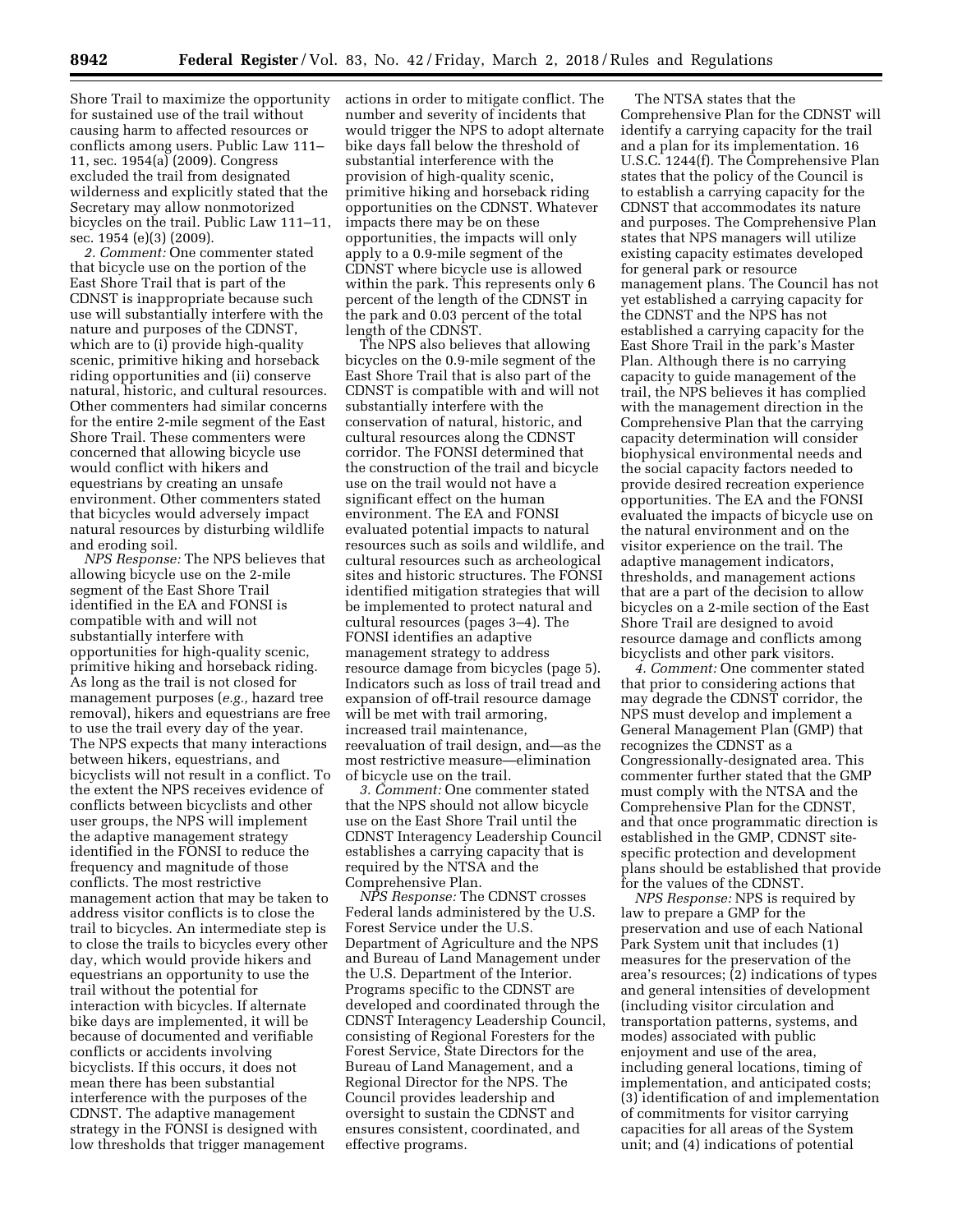modifications to the external boundaries of the System unit, and the reasons for the modifications. 54 U.S.C. 100502.

The park's Master Plan was adopted in January 1976 and serves as the GMP for the park. At this time, the Secretary of the Interior has not listed the park as needing a revised Master Plan. In May 2013, the NPS published a Foundation Document for the park which includes information on park purpose, significance, interpretive themes, and fundamental resources and values. One of the identified planning needs in the Foundation Document is a visitor use management plan that would address capacities of several areas of the park and determine where use should be limited, where it could be expanded, and strategies for managing use. The areas contemplated for a visitor use management plan could include high use areas like the Bear Lake Road corridor and the Alpine Visitor Center, which host hundreds of thousands of visitors each year. The plan will be developed over the course of the next few years and will be done through an open public process. It is unlikely that the proposed visitor use management plan would include areas of the park with relatively low visitation such as the East Shore Trail.

*5. Comment:* Several commenters stated that the East Shore Trail is incompatible with mountain biking, especially during the summertime when the trail is most popular with hikers. These commenters felt that bicycling on the East Shore Trail would disrupt the serene and quiet environment along the edge of the lake.

*NPS Response:* The NPS installed a trail counter on the East Shore Trail in 2013. The average daily use during the summer season (July through September) was 18 people. Saturdays were the busiest days on the East Shore Trail, with an average of 43 visitors each Saturday during the summer season. This is light trail use when compared to many other trails in the park. For example, the nearby East Inlet Trail averaged more than 550 visitors per day in 2003 when trail counters were last deployed at that location. This documented level of use suggests that bicyclists and hikers will be able to share the trail during the summer. The NPS will mitigate conflicts that arise through implementation of the adaptive management strategy. The East Shore Trail is located outside designated wilderness and lies adjacent to Shadow Mountain Lake where motorized use (motorboats and jet skis) are permitted. Noise generated by bicycles and bicyclists would not be substantially greater than that produced by hikers,

and would be less than existing noise from motorized vessels on the nearby lake.

*6. Comment:* Several commenters stated that the East Shore Trail should be used only by hikers because flat hiking trails that serve people of all ages, especially older hikers, are rare. These commenters stated that it is important to maintain a balance for outdoor activities so that visitors of all skill levels can enjoy the park. These commenters stated that bicyclists have many other trails they can use outside the park.

*NPS Response:* There are many hiking trails on the west side of the park with grades and levels of difficulty that are similar to the East Shore Trail. Examples include the North Inlet Trail, East Inlet Trail, Kawuneeche Valley Trail, Colorado River Trail, and the Coyote Valley accessible trail. The East Shore Trail has been open to hiking, cross-country skiing, snowshoeing and equestrians since it was established after completion of the Shadow Mountain Reservoir. In 2009, Congress directed the Secretary of the Interior, acting through the NPS, to consider the use of bicycles use on the East Shore Trail. The NPS evaluated this use through a public planning process that resulted in the EA and FONSI. At the conclusion of that process, the NPS determined that bicycle use on the East Shore Trail is appropriate, and with carefully designed adaptive management measures could be sustained without causing unacceptable impacts. Mountain bike use on the East Shore Trail is a privilege and not a right. If unacceptable impacts occur from bicycle use, the NPS will follow the adaptive management strategy to mitigate those impacts with actions such as trail armoring and trail redesign.

*7. Comment:* One commenter cited a study finding that elk and deer exhibit higher probabilities of flight response during ATV and mountain bike activity, in contrast to lower probabilities observed during hiking and horseback riding.

*NPS Response:* Based on information provided by Colorado Parks and Wildlife (CPW), the NPS erroneously stated in the EA that bicycles moving through the area would have less impact on wildlife than hikers or equestrians because they would be in the area for a shorter period of time. The NPS agrees with the commenter that less time does not equate to less disturbance to wildlife. Bicycle use on the East Shore Trail would cause wildlife displacement, but is not expected to rise to the level of harming wildlife. Congress directed the NPS to maximize

the opportunity for sustained use of the trail without causing harm to affected resources.

*8. Comment:* Several commenters asked how the NPS will pay for trail maintenance and repair, and how it will monitor trail activity in a manner that allows it to implement the adaptive management strategy.

*NPS Response:* The FONSI commits the NPS to increase law enforcement patrols to two times per week if there are five or more unique verifiable verbal or written complaints about conflicts with bicyclists from May through September in any year. The Headwaters Trails Alliance (HTA) will assist the NPS with keeping bicyclists informed about trail restrictions. Bike use on the trail will be a privilege and not a right. It is in the best interest of the bicycle riders to observe the rules put in place by the NPS to avoid restrictive management actions such as alternate bicycle days and completely closing the trail to bicycles.

The FONSI also commits the NPS to monitor the condition of the trail in accordance with an adaptive management strategy. Indicators such as loss of trail tread and expansion of offtrail resource damage will be met with management actions such as trail armoring and new trail design and edging. The HTA will provide funding to modify the trail to accommodate bike use in accordance with NPS trail standards. The HTA will also provide funding for trail maintenance that exceeds what the NPS would normally do for hiking and equestrian trails.

# **Compliance With Other Laws, Executive Orders and Department Policy**

### *Regulatory Planning and Review (Executive Orders 12866 and 13563)*

Executive Order 12866 provides that the Office of Information and Regulatory Affairs in the Office of Management and Budget will review all significant rules. The Office of Information and Regulatory Affairs has determined that this rule is not significant.

Executive Order 13563 reaffirms the principles of Executive Order 12866 while calling for improvements in the nation's regulatory system to promote predictability, to reduce uncertainty, and to use the best, most innovative, and least burdensome tools for achieving regulatory ends. The executive order directs agencies to consider regulatory approaches that reduce burdens and maintain flexibility and freedom of choice for the public where these approaches are relevant, feasible, and consistent with regulatory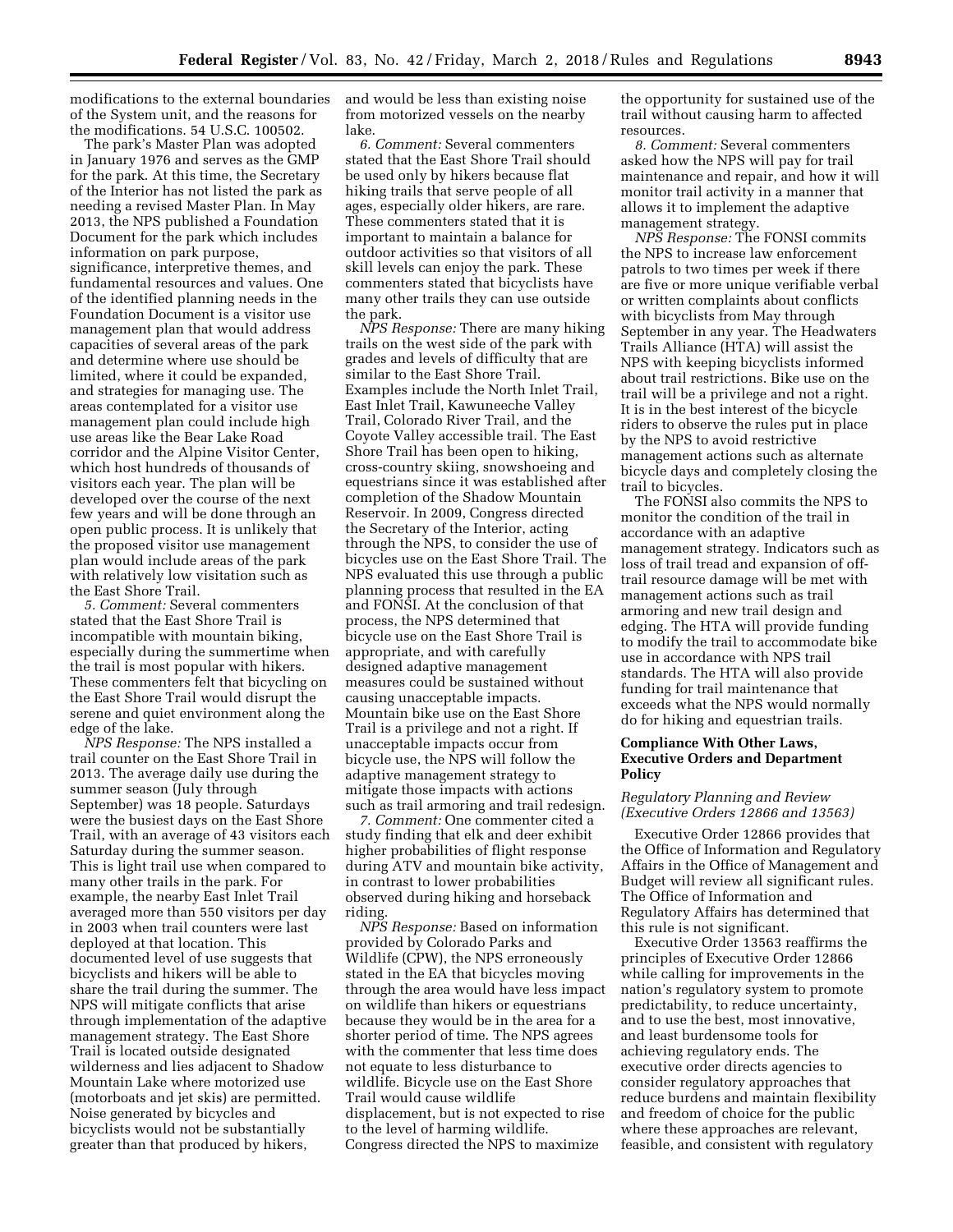objectives. Executive Order 13563 emphasizes further that regulations must be based on the best available science and that the rulemaking process must allow for public participation and an open exchange of ideas. We have developed this rule in a manner consistent with these requirements.

### *Reducing Regulation and Controlling Regulatory Costs (Executive Order 13771)*

This final rule is considered an E.O. 13771 deregulatory action because it is an enabling regulation.

### *Regulatory Flexibility Act*

This rule will not have a significant economic effect on a substantial number of small entities under the Regulatory Flexibility Act (5 U.S.C. 601 *et seq.*). This certification is based on information contained in the economic analyses found in the report entitled ''Benefit-Cost and Regulatory Flexibility Analyses: East Shore Trail at Rocky Mountain National Park'' which is available online at *[http://](http://parkplanning.nps.gov/romo) [parkplanning.nps.gov/romo](http://parkplanning.nps.gov/romo)* by clicking on the link entitled ''East Shore Trail Rulemaking for Bicycle Use'' and then clicking on the link entitled ''Document List.''

# *Small Business Regulatory Enforcement Fairness Act*

This rule is not a major rule under 5 U.S.C. 804(2), the Small Business Regulatory Enforcement Fairness Act. This rule:

(a) Does not have an annual effect on the economy of \$100 million or more.

(b) Will not cause a major increase in costs or prices for consumers, individual industries, Federal, State, or local government agencies, or geographic regions.

(c) Does not have significant adverse effects on competition, employment, investment, productivity, innovation, or the ability of U.S.-based enterprises to compete with foreign-based enterprises.

#### *Unfunded Mandates Reform Act*

This rule does not impose an unfunded mandate on State, local, or tribal governments or the private sector of more than \$100 million per year. The rule does not have a significant or unique effect on State, local or tribal governments or the private sector. It addresses public use of national park lands, and imposes no requirements on other agencies or governments. A statement containing the information required by the Unfunded Mandates Reform Act (2 U.S.C. 1531 *et seq.*) is not required.

#### *Takings (Executive Order 12630)*

This rule does not effect a taking of private property or otherwise have takings implications under Executive Order 12630. A takings implication assessment is not required.

#### *Federalism (Executive Order 13132)*

Under the criteria in section 1 of Executive Order 13132, the rule does not have sufficient federalism implications to warrant the preparation of a Federalism summary impact statement. This rule only affects use of federally-administered lands and waters. It has no outside effects on other areas. A Federalism summary impact statement is not required.

#### *Civil Justice Reform (Executive Order 12988)*

This rule complies with the requirements of Executive Order 12988. This rule:

(a) Meets the criteria of section 3(a) requiring that all regulations be reviewed to eliminate errors and ambiguity and be written to minimize litigation; and

(b) Meets the criteria of section 3(b)(2) requiring that all regulations be written in clear language and contain clear legal standards.

*Consultation With Indian tribes (Executive Order 13175 and Department Policy)* 

The Department of the Interior strives to strengthen its government-togovernment relationship with Indian Tribes through a commitment to consultation with Indian tribes and recognition of their right to selfgovernance and tribal sovereignty. We have evaluated this rule under the criteria in Executive Order 13175 and under the Department's tribal consultation policy and have determined that tribal consultation is not required because the rule will have no substantial direct effect on federally recognized Indian tribes. Nevertheless, the NPS mailed a letter on April 18, 2013 inviting input specifically from affiliated Native American tribes and offering to arrange a site visit. No response was received.

#### *Paperwork Reduction Act*

This rule does not contain information collection requirements, and a submission to the Office of Management and Budget under the Paperwork Reduction Act is not required. We may not conduct or sponsor and you are not required to respond to a collection of information unless it displays a currently valid OMB control number.

#### *National Environmental Policy Act*

The NPS prepared the EA to determine whether this rule will have a significant impact on the quality of the human environment under the National Environmental Policy Act of 1969. This rule does not constitute a major Federal action significantly affecting the quality of the human environment. A detailed statement under the National Environmental Policy Act is not required because of the FONSI. A copy of the EA and FONSI can be found online at *[http://parkplanning.nps.gov/](http://parkplanning.nps.gov/romo) [romo](http://parkplanning.nps.gov/romo)* by clicking on the link entitled ''East Shore Trail Rulemaking for Bicycle Use'' and then clicking on the link entitled ''Document List.''

## *Effects on the Energy Supply (Executive Order 13211)*

This rule is not a significant energy action under the definition in Executive Order 13211. A Statement of Energy Effects in not required.

#### *Drafting Information*

The primary authors of this regulation are Larry Gamble of Rocky Mountain National Park and Jay Calhoun, Regulations Program Specialist, National Park Service.

### **List of Subjects in 36 CFR Part 7**

National parks, Reporting and recordkeeping requirements.

In consideration of the foregoing, the National Park Service amends 36 CFR part 7 as set forth below:

# **PART 7—SPECIAL REGULATIONS, AREAS OF THE NATIONAL PARK SYSTEM**

■ 1. The authority citation for part 7 continues to read as follows:

**Authority:** 54 U.S.C. 100101, 100751, 320102; Sec. 7.96 also issued under DC Code 10–137 and DC Code 50–2201.07.

■ 2. Add paragraph (f) to § 7.7 to read as follows:

#### **§ 7.7 Rocky Mountain National Park.**

(f) *Bicycle use on the East Shore Trail.*  The Superintendent may designate all or portions of a 2-mile segment of the East Shore Trail, extending north from Shadow Mountain Dam to the park boundary, as open to bicycle use. A map showing portions of the East Shore Trail open to bicycle use will be available at park visitor centers and posted on the park website. The Superintendent will provide notice of all bicycle route designations in accordance with § 1.7 of this chapter. The Superintendent may limit, restrict, or impose conditions on bicycle use, or close any trail to bicycle